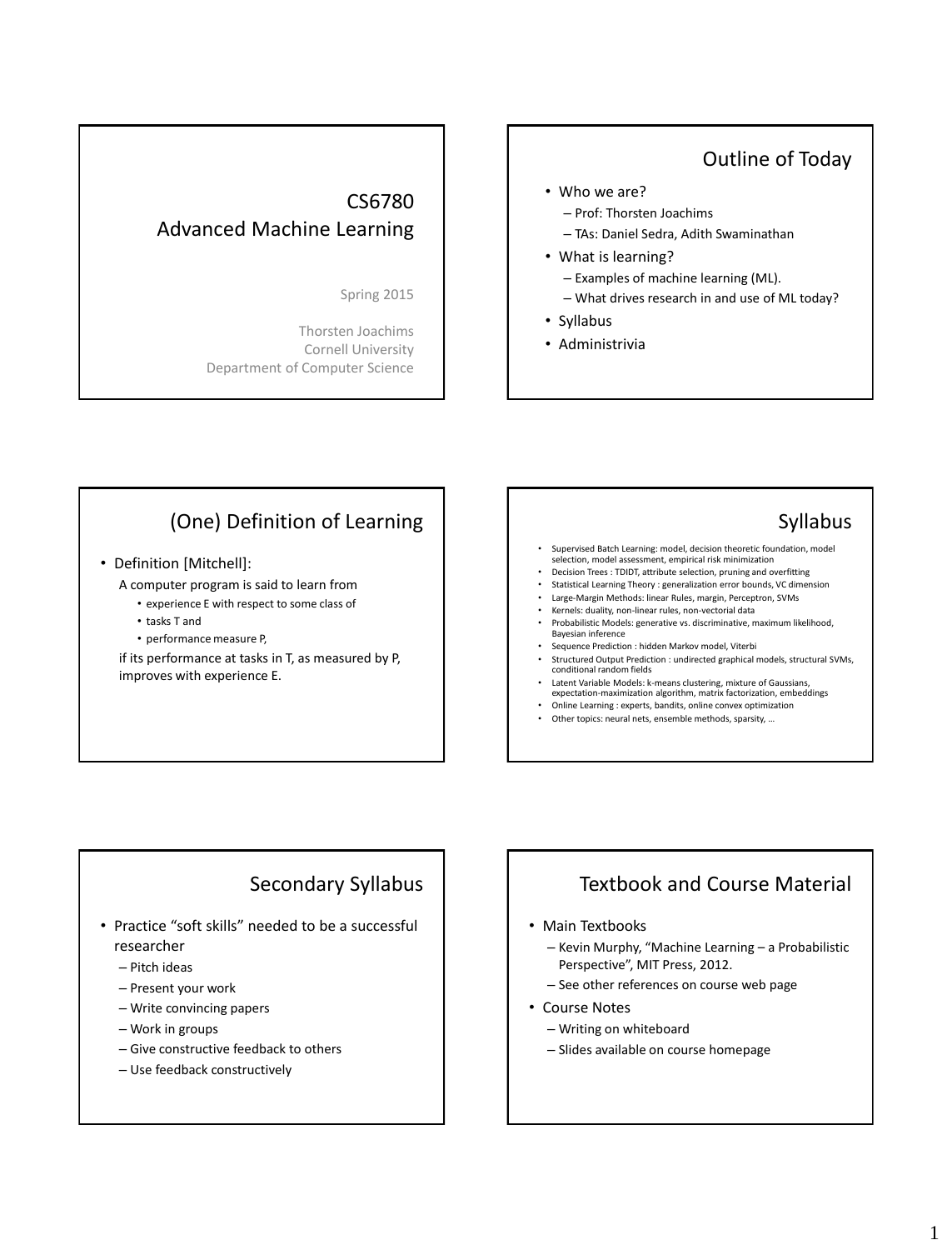## Pre-Requisites

- Pre-Requisites
	- Programming skills (e.g. CS 2110)
	- Basic linear algebra (e.g. MATH 2940)
	- Basic probability theory (e.g. MATH 4710)
- Not required
	- Previous ugrad machine learning course

### Homework Assignments

- Assignments
	- 4 homework assignments
- Some problem sets, some programming and experiments • Policies
	- Assignments are due at the beginning of class on the due date in hardcopy.
	- Assignments turned in late will be charged a 1 percentage point reduction of the cumulated final homework grade for each period of 24 hours for which the assignment is late.
	- Everybody has 5 "free" late days. Use them wisely.
	- No assignments will be accepted after the solutions have been made available (typically 3-5 days after deadline).
	- Typically collaboration of two students (see each assignment for detailed collaboration policy).
	- Please review Cornell Academic Integrity Policy!



|                                                                                                                                                                                                                                         | Grading                                                                                                                                                                                             | Enrolling                                                                                                                                                                                                                                                                                                                                                                                                                                |
|-----------------------------------------------------------------------------------------------------------------------------------------------------------------------------------------------------------------------------------------|-----------------------------------------------------------------------------------------------------------------------------------------------------------------------------------------------------|------------------------------------------------------------------------------------------------------------------------------------------------------------------------------------------------------------------------------------------------------------------------------------------------------------------------------------------------------------------------------------------------------------------------------------------|
| <b>Deliverables</b><br>$-$ Exam<br>- Project<br>- Homeworks<br>- Participation<br>Outlier elimination<br>$\bullet$<br>lowest grade.<br><b>Grade Options</b><br>٠<br>- Letter grade<br>$-$ S/U: a grade of at least D. Excludes project. | (35% of Grade)<br>(35% of Grade)<br>(20% of Grade)<br>(10% of Grade)<br>- For homeworks, the lowest grade is replaced by the second<br>- Audit: attend lectures. Excludes project, homeworks, exam. | • You can enroll in the class only<br>- If you are a PhD student, and<br>- If you have not previously taken CS4780 or CS5780.<br>• Enrollment Process<br>- get manual enrollment form from me today after class.<br><b>Enrollment Priorities</b><br>- CS PhD Students<br>- Other PhD Students in the order that I have received email<br>from asking for enrollment permission<br>- Other PhD Students that have not contacted me before |

#### 2